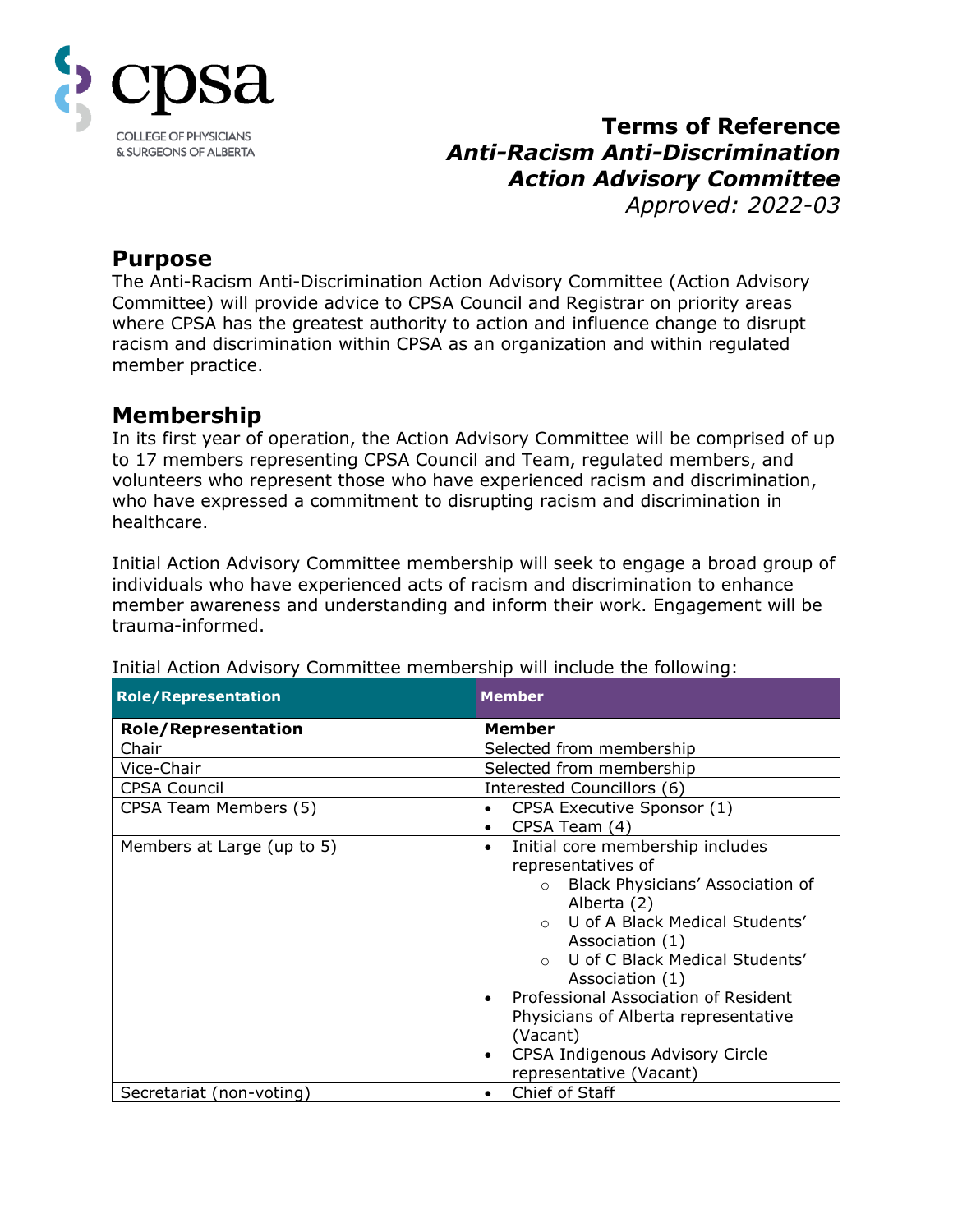

| <b>Role/Representation</b>               | <b>Member</b>                           |
|------------------------------------------|-----------------------------------------|
|                                          | Executive Assistant to Chief of Staff   |
|                                          | Program Manager, Policy                 |
| Additional Support (non-voting)          | Director of People & Culture            |
|                                          | <b>Standards of Practice Advisor</b>    |
|                                          | <b>Communications Advisor</b>           |
| CPSA President and Registrar by Standing | CPSA President, Registrar and           |
| Invitation                               | Complaints Director may attend at their |
|                                          | discretion                              |

Recommendation of Council member appointments will be made by acknowledgement of interest. Recommendation of CPSA Executive Sponsor and Team members and Members at Large will be made by the Registrar. Recommendation of appointment and reappointment of chair and vice-chair will be made by the membership.

All recommendations for appointment and reappointment will be brought forth to the Governance Committee.

Initial term of membership is one year. Within the one-year time period, Action Advisory Committee members will evaluate membership composition and terms and make recommendations for what the future composition and terms of membership should be.

Action Advisory Committee members will conduct a review of the membership and terms of reference annually. At any point in time, the Action Advisory Committee or the Registrar may make recommendations for change to the membership composition or terms of reference. Recommendations for change to the membership composition or terms of reference will be brought forth to the Governance Committee.

Should a member resign, a new member may be appointed by the Registrar in accordance with membership requirements in this Terms of Reference.

### **Authority and Accountability**

CPSA has developed a framework to guide it in tackling racism and discrimination and promoting equity, diversity and inclusion in the healthcare system. The Anti-Racism and Equity, Diversity and Inclusion Framework (Framework) recognizes that CPSA's responsibility to its staff and its authority to govern the medical profession intersect with a broader ecosystem within which CPSA can be an influencer for positive change.

On March 5, 2021, CPSA Council gave unanimous consent to a proposal to establish a working group with Council members to develop a plan based on the Framework and assist CPSA in understanding where it has the greatest authority and influence to implement change.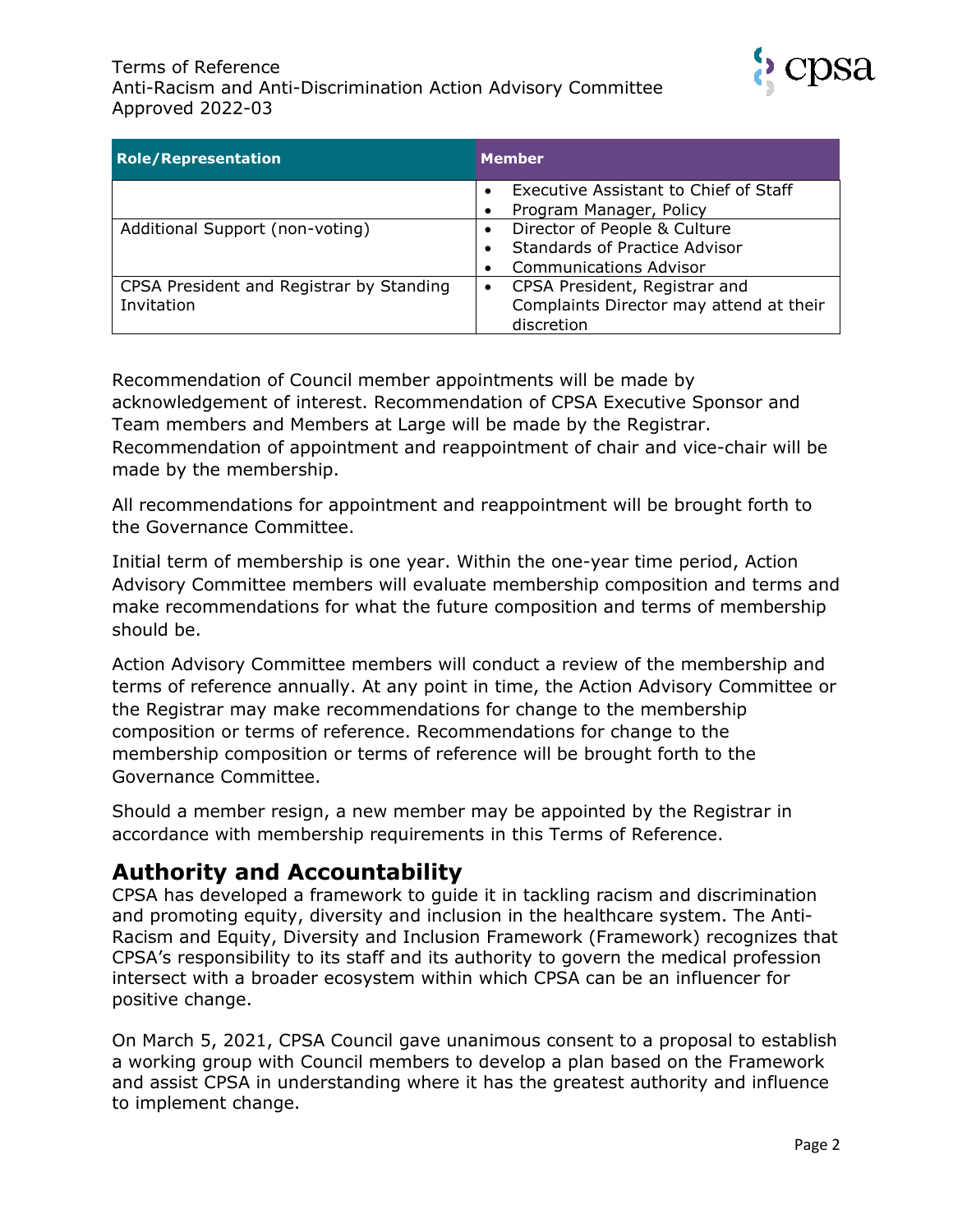

The Action Advisory Committee is advisory in nature. It is understood the Action Advisory Committee will have no formal decision-making authority. Its advice and recommendations will inform decisions made by Council and the Registrar regarding CPSA's policies, processes, programs and initiatives. CPSA Council and/or the Registrar or delegate may directly solicit the Action Advisory Committee for advice and endorsement of a proposed action or initiative.

The Action Advisory Committee will

- Report to Council Executive Committee through the Registrar;
- Provide a progress report to be tabled before Council at each Council meeting; and
- Submit advice and recommendations directly to Council in writing or detail in its records any advice or endorsement given when solicited by CPSA Council or the Registrar/delegate.

# **Roles and Responsibilities**

The Action Advisory Committee will assist CPSA in further developing its Framework and Action Plan for Disrupting Racism and Discrimination and Advancing Equity, Diversity and Inclusion. The Framework and Action Plan will address

- Racism against people on the basis of colour, race, ethnicity, place of origin, religion and/or culture;
- Discrimination against people on the basis of age; disability; gender; gender identity or expression; sexual orientation; genetic and physical characteristics; language; ability or disability; marital and family status; medical condition; weight; political affiliation; and/or socioeconomic status; and
- Racism and discrimination intersection.

The Framework and Action Plan will strive for applicability and relevance to all people who experience racism and discrimination, providing for all to see themselves reflected in it.

Areas of focus may include, but are not limited to, the following:

- Developing a CPSA Position Statement on Racism and Discrimination;
- Developing a Standard of Practice on Racism and Discrimination;
- Developing an informed understanding and glossary of relevant terms;
- Increasing awareness and identifying individual and systemic bias, both real and perceived;
- Removing barriers to equity, diversity and inclusion and incorporating acceptable, sensitive and culturally responsive concepts, action and language in
	- $\circ$  CPSA internal operations, processes, policies and procedures, including
		- **EXECUTE:** Human resource practices,
		- **Participation in CPSA Council and CPSA committees, and**
		- **Complaints, registration and continuing competence processes;**
	- o Guidance provided to regulated members, including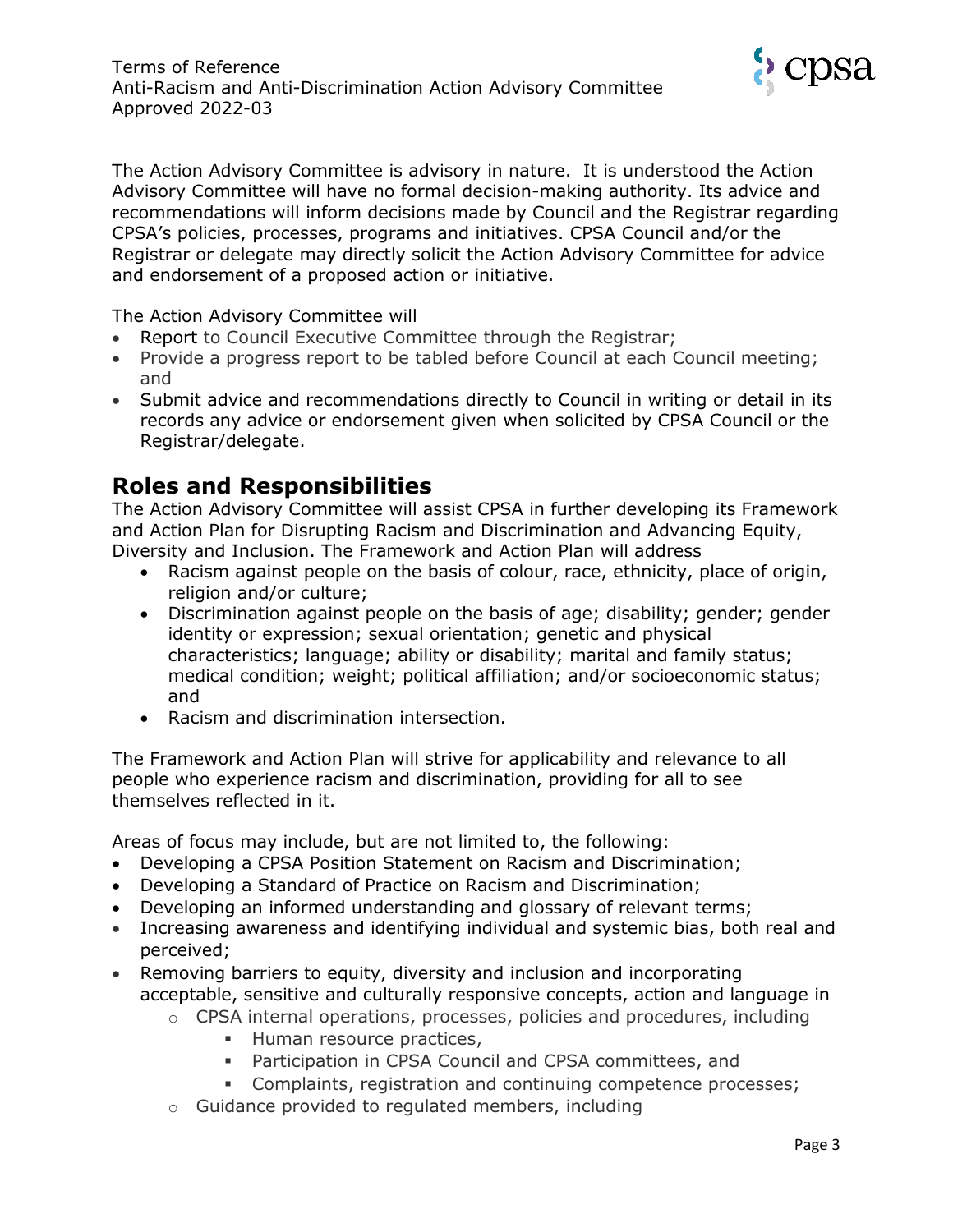

- Standards of Practice and Advice to the Profession documents; and
- o Communication with regulated members and the public;
- Identifying training and educational opportunities that may be undertaken by
	- o CPSA Council and Team; and
	- o CPSA regulated members;
- Determining purpose and means for collecting and reporting relevant data; and
- Measuring progress.

The Terms of Reference and any amendments will be approved by Council to ensure they are in alignment with CPSA's purpose, vision, strategy and areas of influence. The Terms of Reference will be reviewed annually and may be reviewed more frequently in response to evolving priorities and issues as identified by Action Advisory Committee members, CPSA Council or CPSA Team.

# **Meetings**

**Frequency:** The Action Advisory Committee will meet at least 4 times per year. Additional meetings may be called as required at the request of the Chair in consultation with the Secretariat.

**Procedure:** Meetings will be held in person where possible. Video conferencing will be used when in person meetings are not feasible. If video conferencing is not feasible, meetings will be held by telephone conference.

Meeting requirements will be set out at the first meeting of the Action Advisory Committee.

As the Action Advisory Committee provides advice to CPSA Council and Registrar, meetings will not be held in public.

**Quorum:** Quorum will be fifty percent (50%) of the voting members of the Action Advisory Committee.

**Recommendations/Decisions:** Every effort will be made to ensure recommendations and advice are finalized on a consensus basis. In the event consensus cannot be achieved, the Chair may determine a majority vote may be taken to move a matter forward with the understanding that a member may request Action Advisory Committee revisit the matter at a future date.

**Records:** All Action Advisory Committee records will be retained by CPSA per CPSA's retention schedule.

**Confidentiality:** Member respect for confidentiality, privacy, and each other is critical to ensure a safe space for discussion. All written materials and discussions related to decisions made at the meetings of the Action Advisory Committee are confidential except any information deemed necessary by CPSA Council or Registrar to communicate with stakeholders.

The Confidentiality and Non-disclosure Agreement signed annually by Council members extends to their work and actions on the Action Advisory Committee.